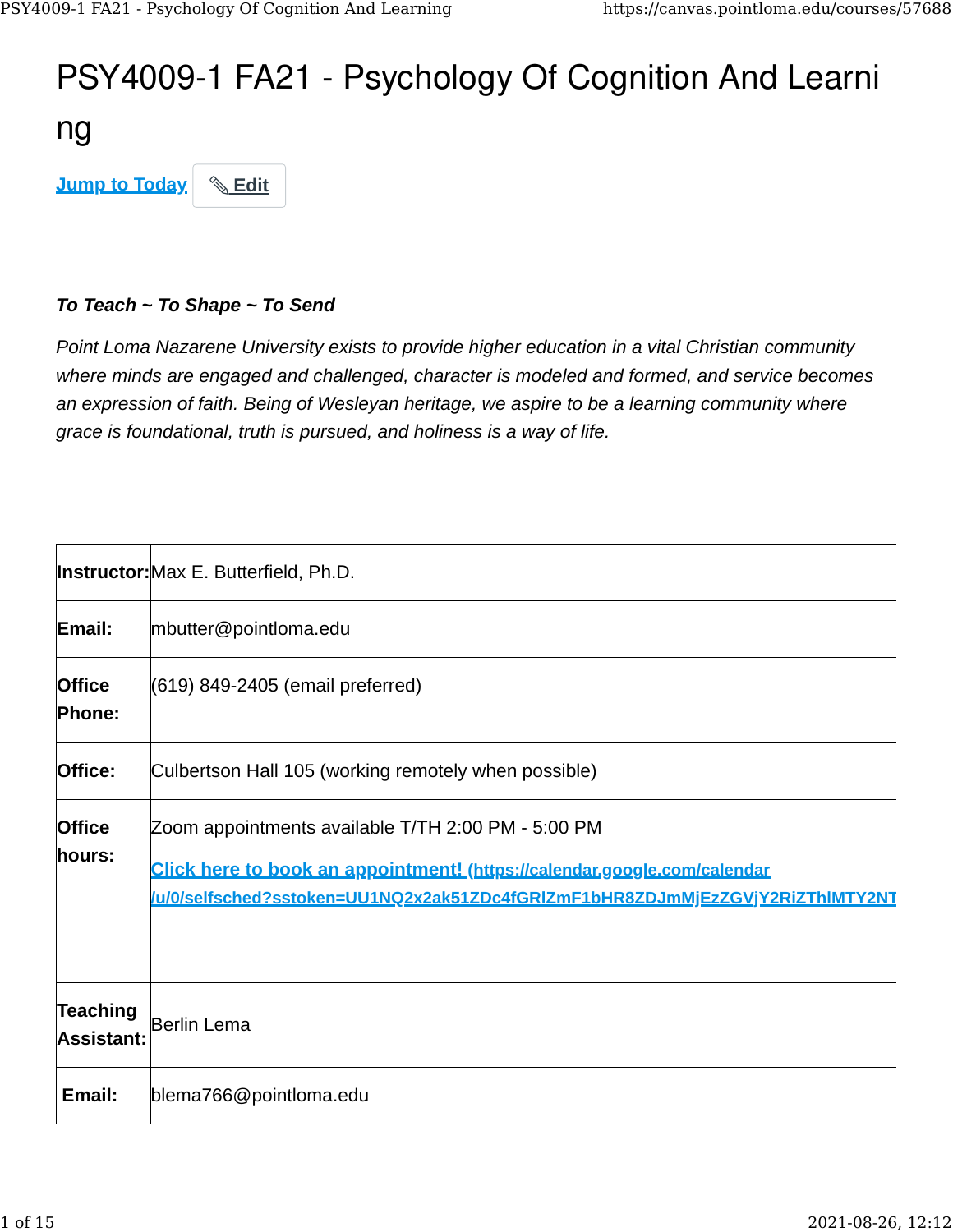$\mathbf{I}$ 

| <b>Class</b><br><b>Modality</b><br>and<br>Location: | <b>Traditional</b><br>Rohr Hall 112                               |
|-----------------------------------------------------|-------------------------------------------------------------------|
| <b>Class</b>                                        | M/W/F                                                             |
| <b>Meetings:</b>                                    | 1:30 PM - 2:35 PM                                                 |
| Units:                                              | 4                                                                 |
| <b>Final</b>                                        | Wednesday, December 15, 2021                                      |
| Exam:                                               | 1:30 PM - 4:00 PM                                                 |
| Text:                                               | None, all required materials will be provided free of charge.     |
| <b>Course</b>                                       | Thinking, Fast and Slow by Daniel Kahneman                        |
| Reference                                           | Learning and Memory: From Brain to Behavior (2 <sup>nd</sup> ed.) |
| <b>List</b>                                         | by Gluck, Mercado, and Myers                                      |

#### **COURSE DESCRIPTION**

In this course, we'll explore the ways in which our lives are shaped by two of the most powerful influences on human behavior: The architecture of our brains, and the scope of our past experiences. We will cover a variety of important topics such as classical and operant conditioning, memory, attention, language, judgment, and decision making. We will not approach this content as merely a collection of facts, figures, and theory to be memorized. Instead, this course will provide a rich framework for understanding why people behave the way that they do, and it will help you apply these lessons to improve your daily life and your future vocation. Classroom activities will focus on lecture, discussion, and hands-on experiences, and you will be evaluated based on your engagement with the material, your knowledge of it, and your ability to apply it to real-world problems and situations. When all is said and done, you will understand the ways in which the fields of cognition and learning provide useful, engaging, and widely applicable lessons for individuals with a wide variety of interests and goals.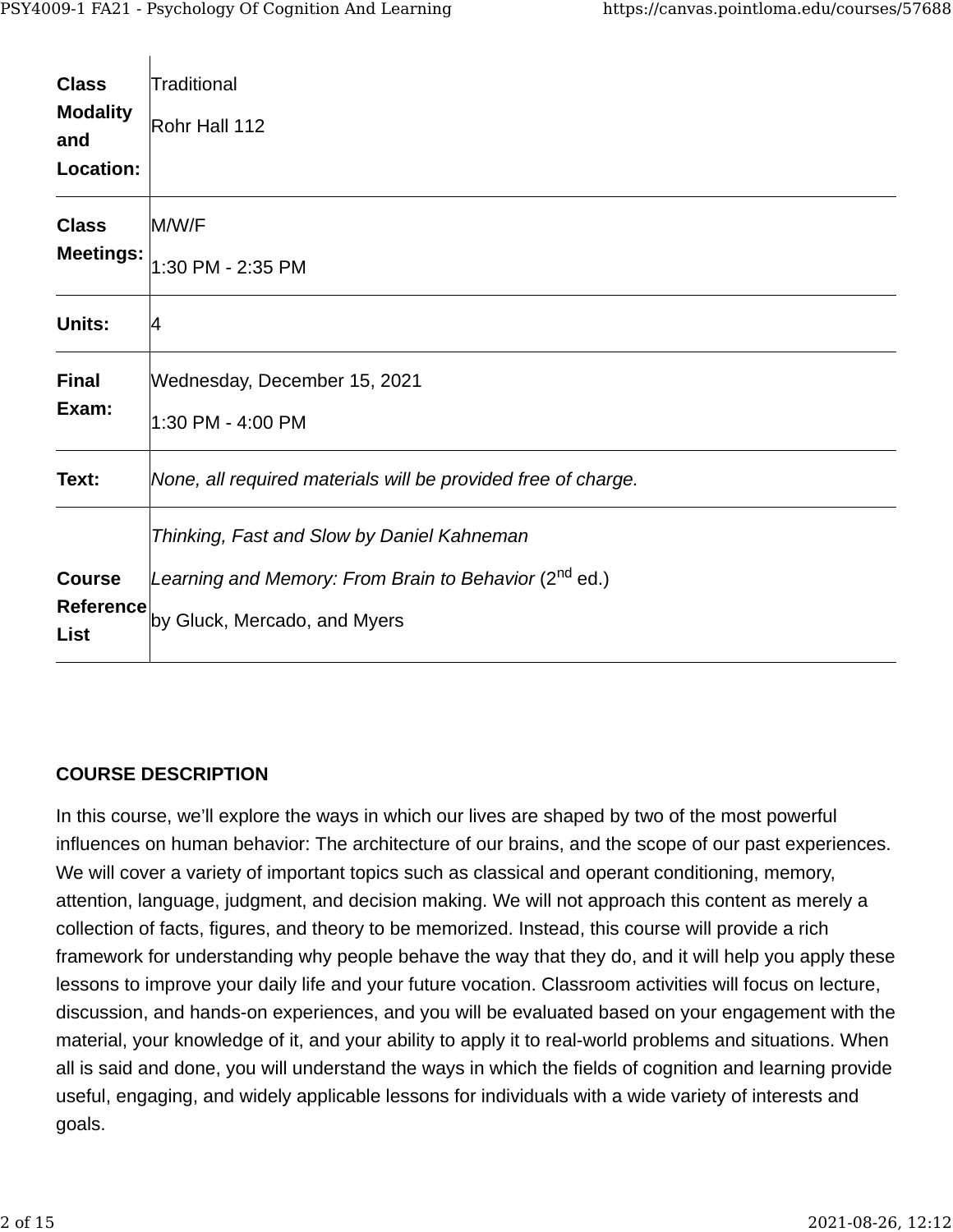From the catalog: "A study of the major theories and empirical findings in the fields of cognition and learning, as well as practical applications to human behavior. Laboratory activities may be included. Prerequisite(s): PSY 1003 and PSY 3090 or consent of instructor."

#### **COURSE OUTLINE**

| Week | <b>Topic</b>                                             | Assignments/Activities                                                                                                            | <b>Supplemental Reading</b> |
|------|----------------------------------------------------------|-----------------------------------------------------------------------------------------------------------------------------------|-----------------------------|
| 01   | Habituation and Sensitization 01b Habituation and Eating | 01a Intro to Learning<br>01c Foundational Concept Analysis                                                                        | FBB, Chapter 3              |
| 02   | <b>Classical Conditioning</b>                            | 02a Classical Conditioning<br>02b Addiction<br>02c Beyond Classical Conditioning                                                  | FBB, Chapter 4              |
| 03   | <b>Operant Conditioning</b>                              | 03a Parenting Practices<br>03b Applied Operant Conditioning<br>03c Applied Operant Conditioning 2                                 | FBB, Chapter 5              |
| 04   | Generalization and<br><b>Discrimination</b>              | 04a Applied Generalization and<br><b>Discrimination</b><br>04b Advanced Operant Conditioning<br>04c Advanced Operant Conditioning | FBB, Chapter 6              |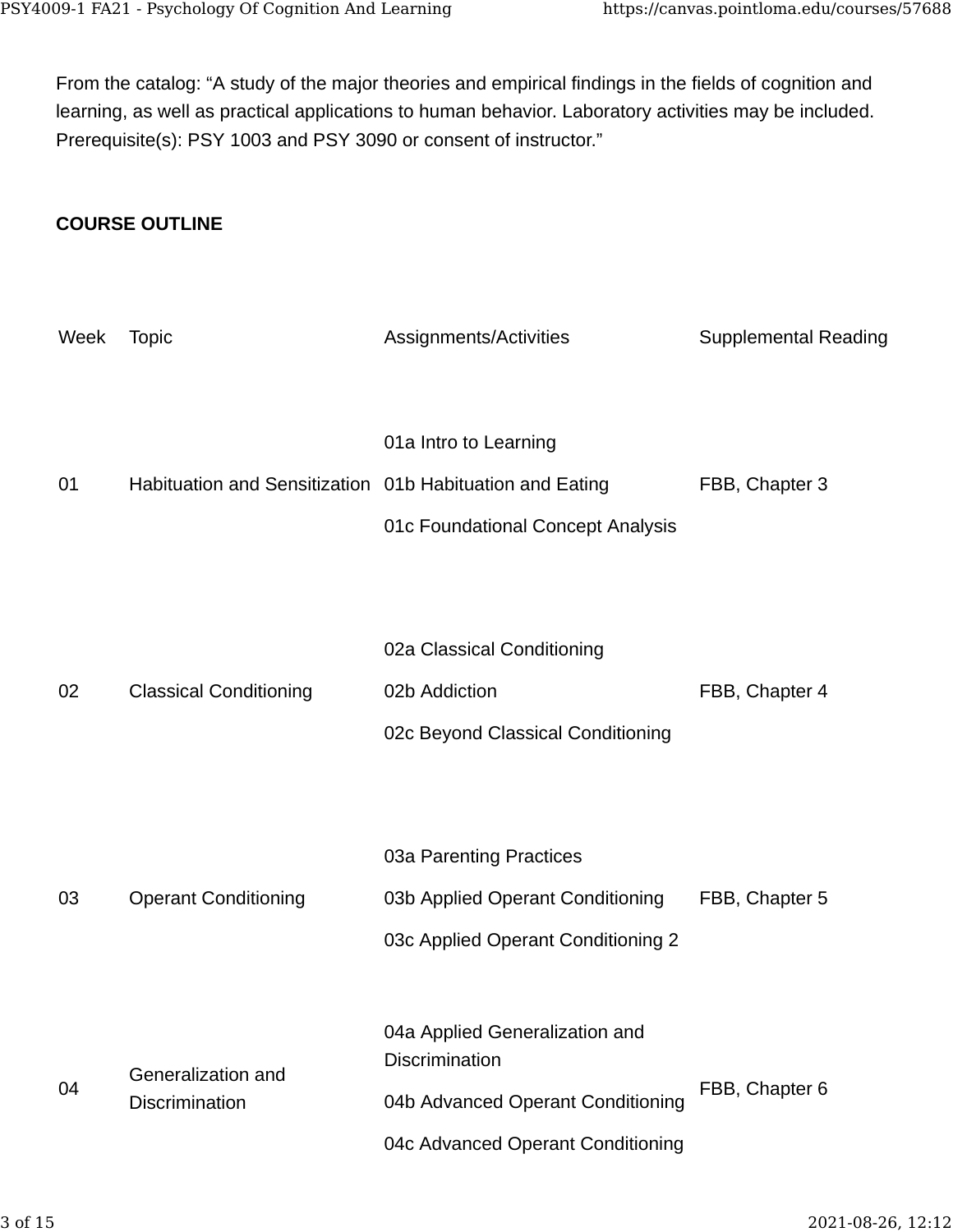|    |                   | $\overline{2}$                                                                                              |                     |
|----|-------------------|-------------------------------------------------------------------------------------------------------------|---------------------|
| 05 | Learning Capstone | 05a Learning Capstone, Part 1<br>05b Learning Capstone, Part 2<br>05c Learning Capstone, Part 3             | None                |
| 06 | The Brain         | 06a Simplifying Brain Science<br>06b Questioning Brain Science?<br>06c Applied Brain Anatomy                | FBB, Chapter 2      |
| 07 | Attention         | 07a Stolen Attention<br>07b The Invisible Gorilla<br>07c Testing Inattentional Blindness                    | None                |
| 08 | Memory            | 08a Eternal Sunshine of the Spotless<br>Rat<br>08b The Accuracy of Memory<br>08c Non-Human Cognitive Skills | FBB, Chapters 7 - 9 |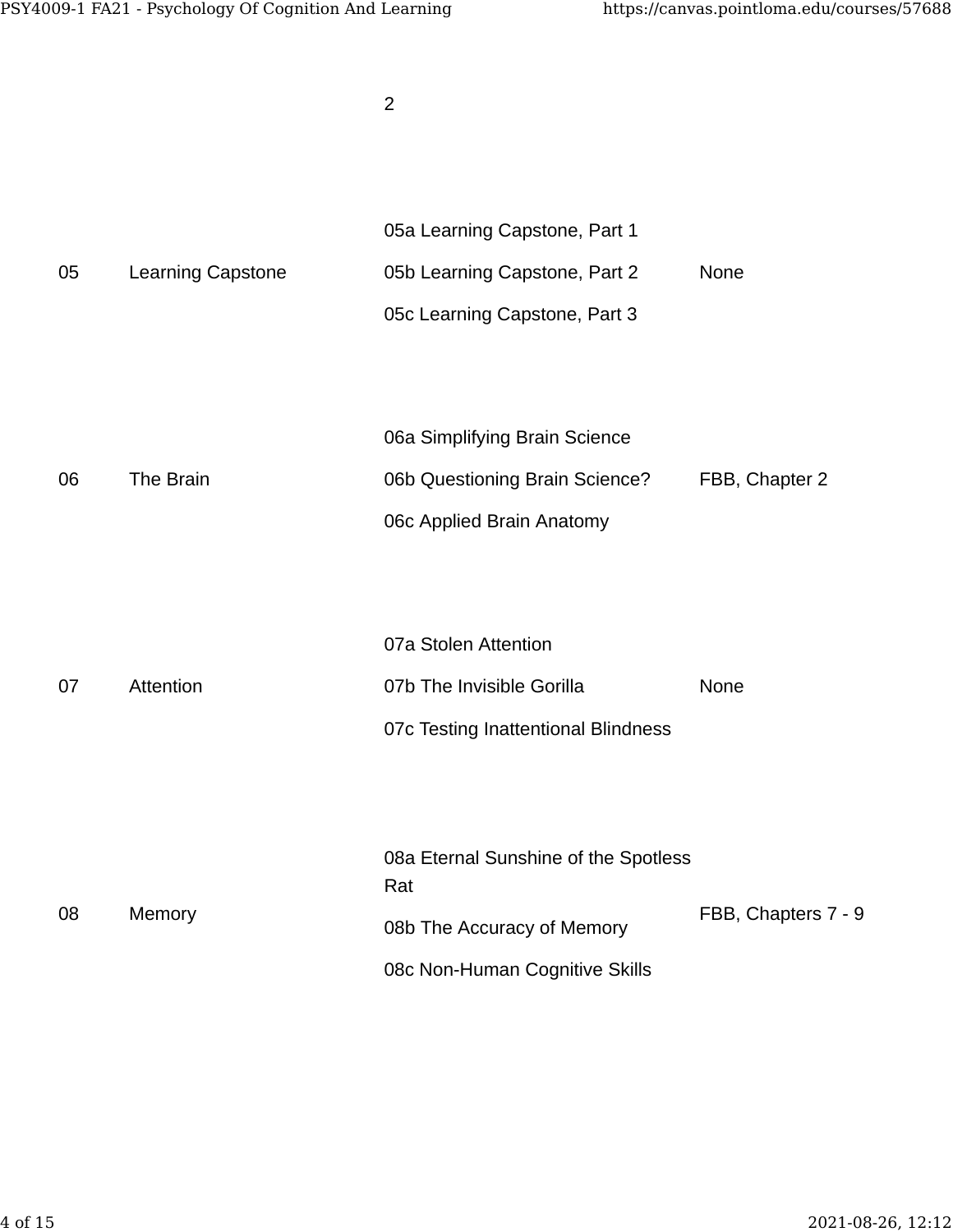| 09 | Language                        | 9a Bilingual Education<br>9b The Creation of Language<br>9c Non-Human Language                     | None              |
|----|---------------------------------|----------------------------------------------------------------------------------------------------|-------------------|
| 10 | <b>Cognition Capstone</b>       | 10a Cognition Capstone, Part 1<br>10b Cognition Capstone, Part 2<br>10c Cognition Capstone, Part 3 | None              |
| 11 | <b>Systems of Thought</b>       | 11a Two Systems Theory<br>11b The Self-Control Controversy<br>11c The Curious Case of Priming      | TFS, p. 19 - 105  |
| 12 | <b>Heuristics and Biases</b>    | 12a Cause and Effect<br>12b Heuristic Thinking<br>12c Parenting and the Illusion of<br>Control     | TFS, p. 109 - 195 |
| 13 | Judgment and Decision<br>Making | 13a JDM Illusions<br>13b Decision Making Formulas<br>13c Planning Your Life                        | TFS, p. 199 - 265 |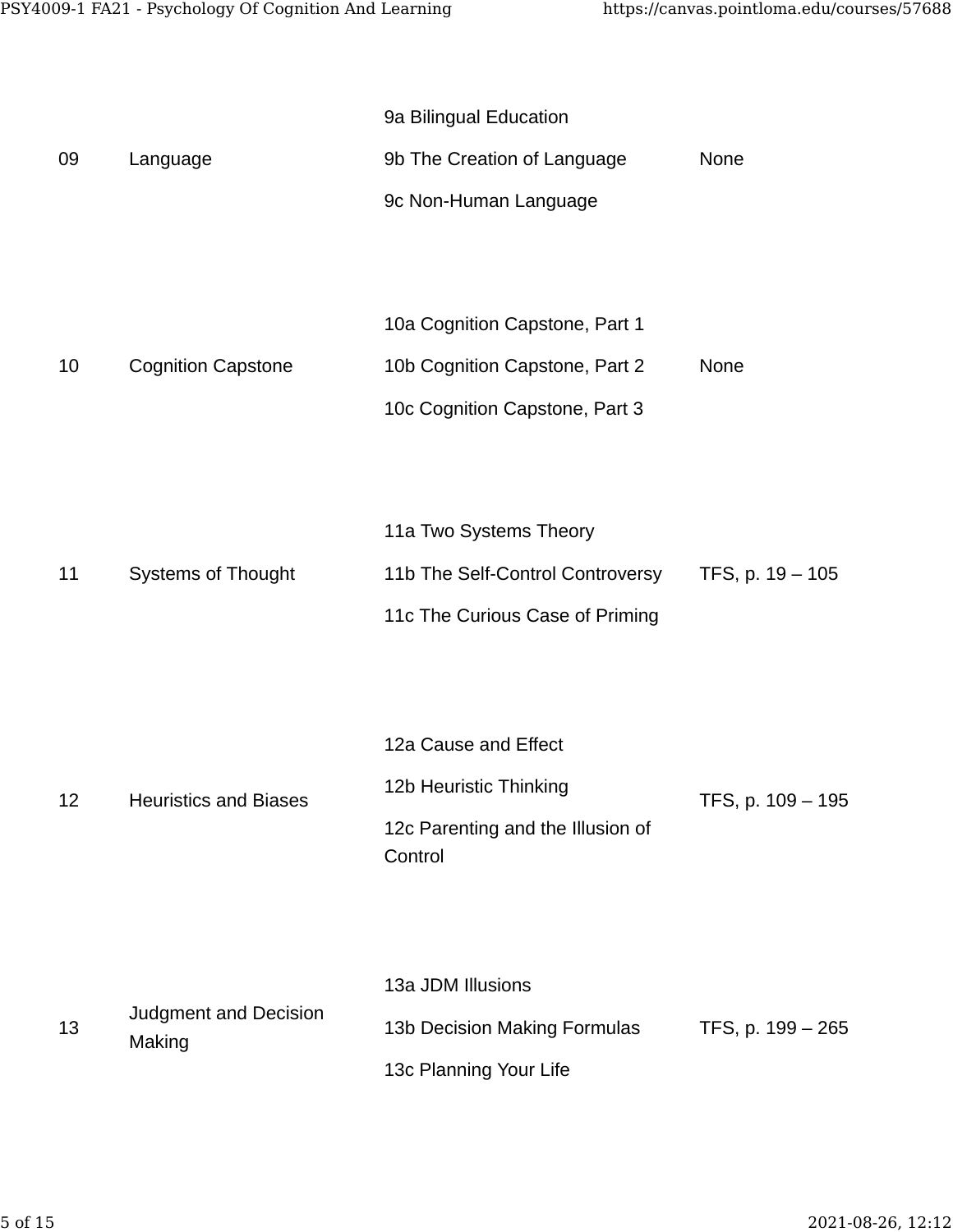|    |                    | 14a Choices           |                   |
|----|--------------------|-----------------------|-------------------|
| 14 | Choices            | 14b Mental Accounting | TFS, p. 269 - 407 |
|    |                    | 14c Framing           |                   |
|    |                    |                       |                   |
| 15 | <b>Finals Week</b> | 15 Final Exam         | None              |

## **COURSE LEARNING OUTCOMES**

Students will be able to…

- Explain the ways in which learning involves habituation, sensitization, discrimination, generalization, and conditioning.
- Design classical and operant conditioning paradigms for use in everyday life
- Explain the basic physiological bases of neural activity and identify basic brain architecture.
- Understand and explain the fundamental cognitive processes involved in attention, memory, and sensation and perception.
- Recognize and defend against common errors in judgment and decision making that lead to a variety of avoidable problems, such as poor financial decisions, interpersonal bias, and deadly car crashes.

## **COURSE CREDIT HOUR INFORMATION**

In the interest of providing sufficient time to accomplish the stated Course Learning Outcomes, this class meets the PLNU credit hour policy for a four unit class delivered over 15 weeks. Specific details about how the class meets the credit hour requirement can be provided by the university or our accrediting bodies.

## **STATE AUTHORIZATION**

State authorization is a formal determination by a state that Point Loma Nazarene University is approved to conduct activities regulated by that state. In certain states outside California, Point Loma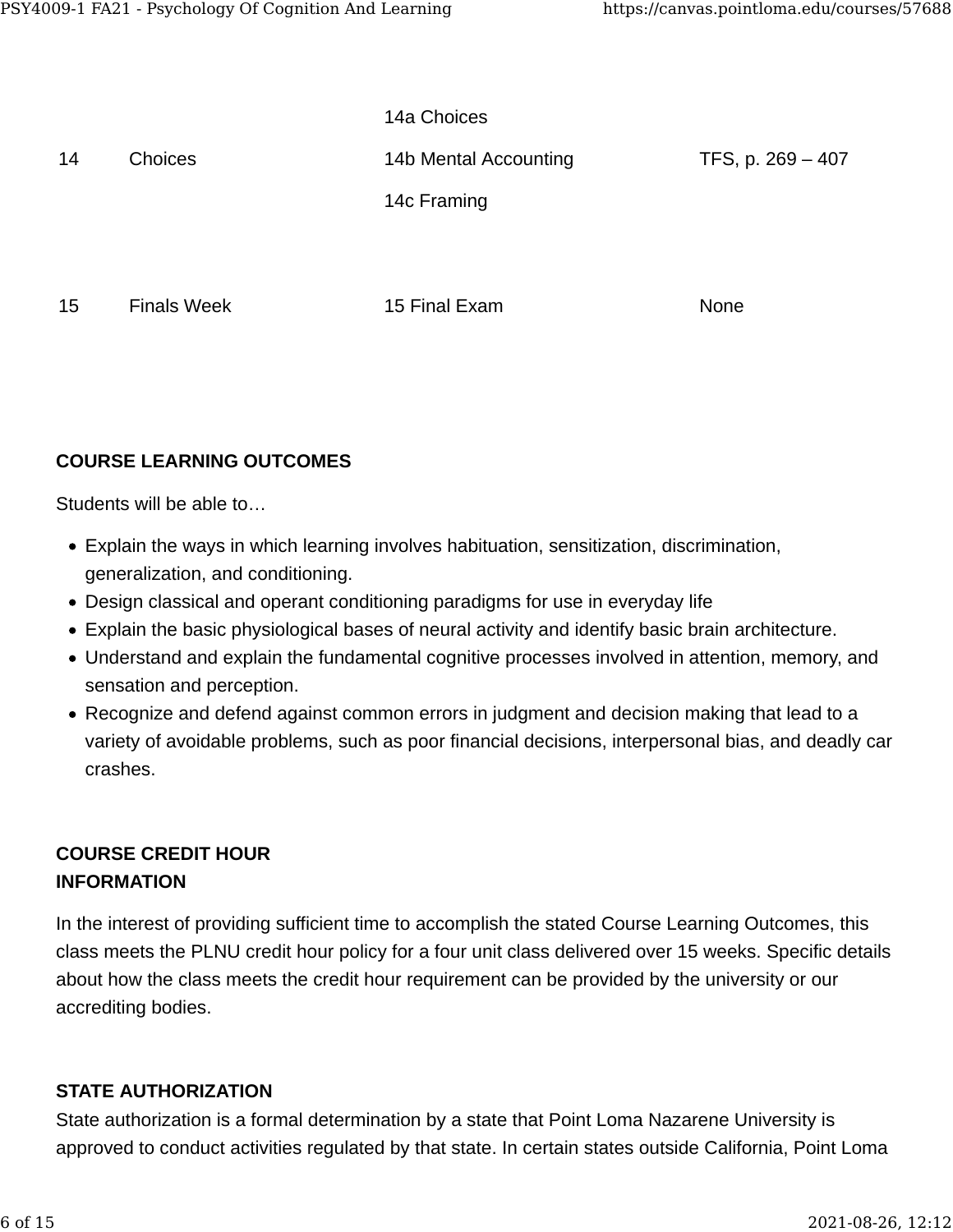Nazarene University is not authorized to enroll online (distance education) students. If a student moves to another state after admission to the program and/or enrollment in an online course, continuation within the program and/or course will depend on whether Point Loma Nazarene University is authorized to offer distance education courses in that state. It is the student's responsibility to notify the institution of any change in his or her physical location. Refer to the map on State Authorization to view which states allow online (distance education) outside of California.

### **USE OF TECHNOLOGY**

In order to be successful in the online environment, you'll need to meet the minimum technology and system requirements; please refer to the Technology and System Requirements information. Additionally, students are required to have headphone speakers compatible with their computer available to use. If a student is in need of technological resources please contact student-techrequest@pointloma.edu. Problems with technology do not relieve you of the responsibility of participating, turning in your assignments, or completing your class work.

## **PLNU ATTENDANCE AND PARTICIPATION POLICY**

Regular and punctual attendance at all synchronous class sessions is considered essential to optimum academic achievement. If the student is absent for more than 10 percent of class sessions (virtual or face-to-face), the faculty member may issue a written warning of de-enrollment. If the absences exceed 20 percent, the student may be de-enrolled without notice until the university drop date or, after that date, receive the appropriate grade for their work and participation. In some courses, a portion of the credit hour content will be delivered asynchronously and attendance will be determined by submitting the assignments by the posted due dates. See Academic Policies in the Undergraduate Academic Catalog. If absences exceed these limits but are due to university excused health issues, an exception will be granted.

#### **Asynchronous Attendance/Participation Definition**

A day of attendance in asynchronous content is determined as contributing a substantive note, assignment, discussion, or submission by the posted due date. Failure to meet these standards will result in an absence for that day.

## **LATE ASSIGNMENTS**

Please pay close attention to the **due date** and the **available until** date. They are different. All assignments are due on the due date, but they are still eligible for reduced credit until the available until date. After that, they are not eligible for credit without an official excused absence. Official excused absences are given by the Provost's Office. Please be aware that the official PLNU policy is that illnesses are not excused absences, even with a note from a health care provider.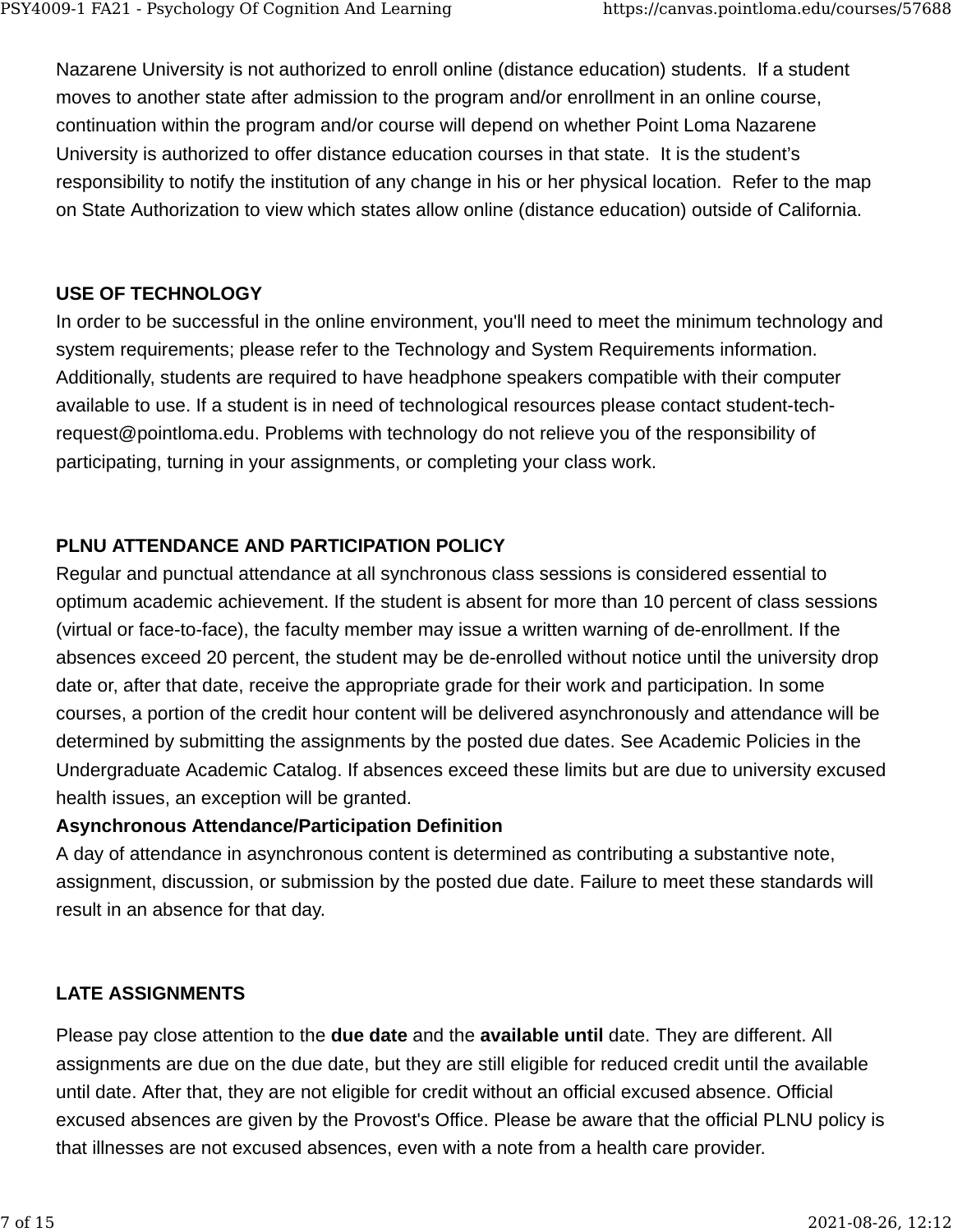#### **INCOMPLETES**

Incompletes for the course will only be assigned in extremely unusual circumstances.

#### **FINAL EXAMINATION POLICY**

Successful completion of this class requires taking the final examination **on its scheduled day**. The final examination schedule is posted on the **[Class Schedules \(http://www.pointloma.edu/experience](http://www.pointloma.edu/experience/academics/class-schedules) [/academics/class-schedules\)](http://www.pointloma.edu/experience/academics/class-schedules)** . No requests for early examinations or alternative days will be approved.

#### **COURSE OUTLINE**

See Course Summary (below) for the schedule of activities. You will work closely with me to track your hours and develop meaningful projects according to your own timeline.

#### **PLNU COPYRIGHT POLICY**

Point Loma Nazarene University, as a non-profit educational institution, is entitled by law to use materials protected by the US Copyright Act for classroom education. Any use of those materials outside the class may violate the law.

## **PLNU ACADEMIC HONESTY POLICY**

Students should demonstrate academic honesty by doing original work and by giving appropriate credit to the ideas of others. Academic dishonesty is the act of presenting information, ideas, and/or concepts as one's own when in reality they are the results of another person's creativity and effort. A faculty member who believes a situation involving academic dishonesty has been detected may assign a failing grade for that assignment or examination, or, depending on the seriousness of the offense, for the course. Faculty should follow and students may appeal using the procedure in the university Catalog. See **[Academic Policies \(http://catalog.pointloma.edu/content.php?catoid=18&](http://catalog.pointloma.edu/content.php?catoid=18&navoid=1278) [navoid=1278\)](http://catalog.pointloma.edu/content.php?catoid=18&navoid=1278)** for definitions of kinds of academic dishonesty and for further policy information.

## **PLNU ACADEMIC ACCOMMODATIONS POLICY**

While all students are expected to meet the minimum standards for completion of this course as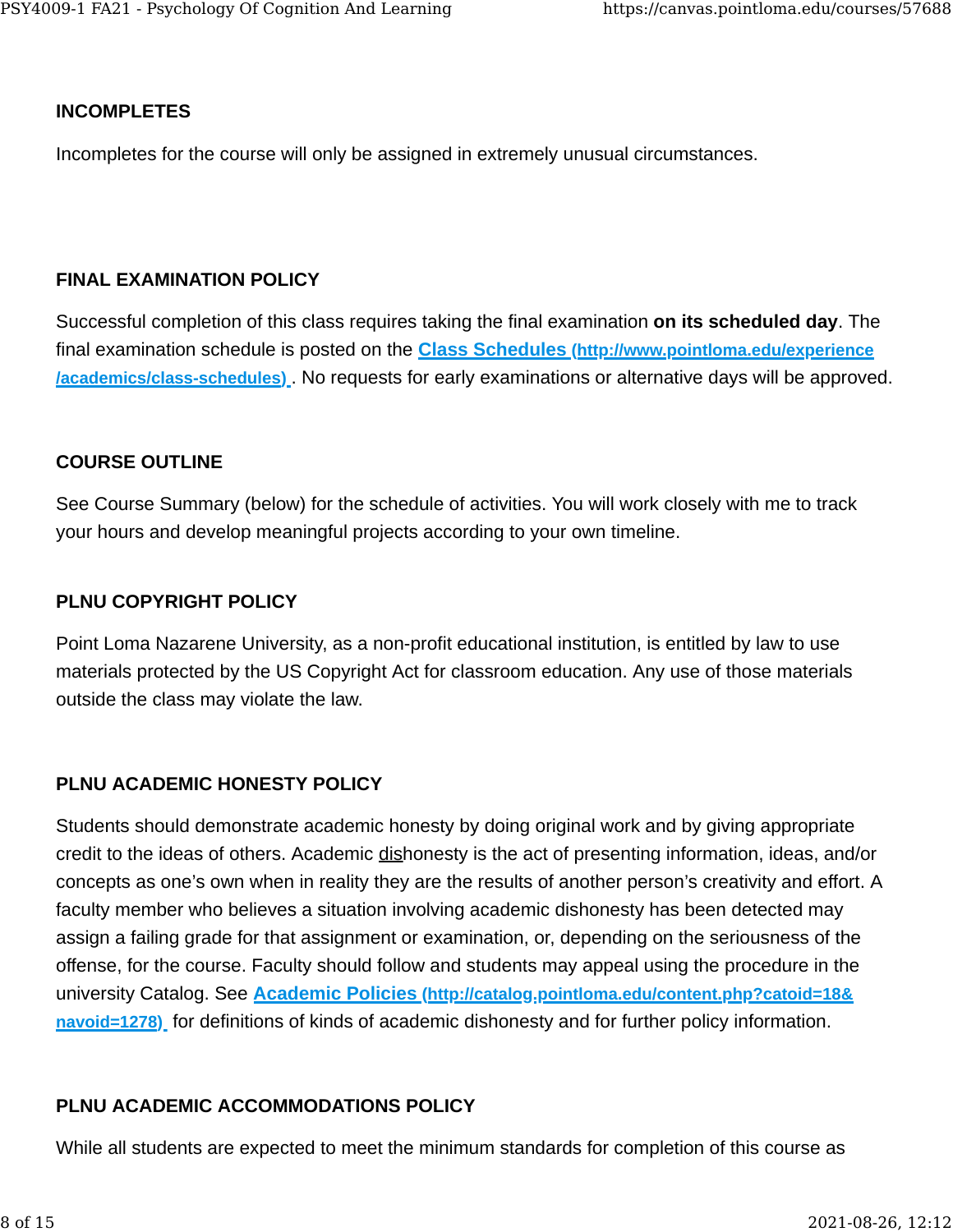established by the instructor, students with disabilities may require academic adjustments, modifications or auxiliary aids/services. At Point Loma Nazarene University (PLNU), these students are requested to register with the Disability Resource Center (DRC), located in the Bond Academic Center. (DRC@pointloma.edu or 619-849-2486). The DRC's policies and procedures for assisting such students in the development of an appropriate academic adjustment plan (AP) allows PLNU to comply with Section 504 of the Rehabilitation Act and the Americans with Disabilities Act. Section 504 (a) prohibits discrimination against students with special needs and guarantees all qualified students equal access to and benefits of PLNU programs and activities. After the student files the required documentation, the DRC, in conjunction with the student, will develop an AP to meet that student's specific learning needs. The DRC will thereafter email the student's AP to all faculty who teach courses in which the student is enrolled each semester. The AP must be implemented in all such courses.

If students do not wish to avail themselves of some or all of the elements of their AP in a particular course, it is the responsibility of those students to notify their professor in that course. PLNU highly recommends that DRC students speak with their professors during the first two weeks of each semester about the applicability of their AP in that particular course and/or if they do not desire to take advantage of some or all of the elements of their AP in that course.

## **CHANGE IN SYLLABUS OR SCHEDULE**

It is possible that I will make modifications to the syllabus or schedule during the semester. If this occurs, I will make an announcement by email, in class, or both.

## **ASSESSMENT AND GRADING**

Your final letter grade will be determined by a variety of assessments of your engagement, knowledge, and ability to apply what you have learned. Your grade will be determined by the overall percentage of points at the end of the semester. In order to ensure fair grading, I will calculate your grade using both total points and z scores, which measure your performance compared with the performance of the class (i.e., grading on a 'curve'). The score that will ultimately be used for you is the one that results in the **higher** of the scores. In order to pass this course, however, you must earn at least 50 % of all possible points.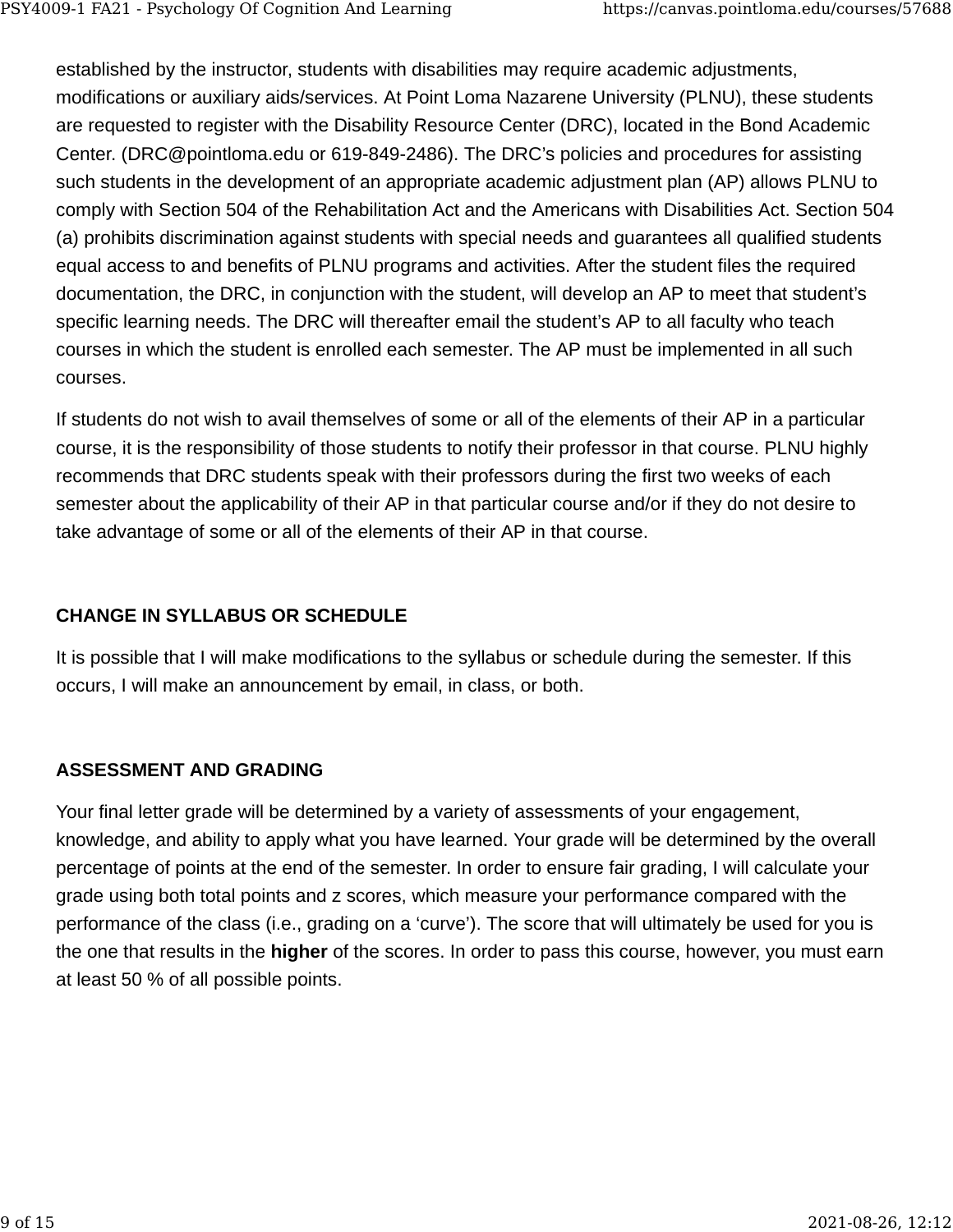| Grade       | Minimum<br><b>Points</b><br><b>Needed</b> | Percentage<br><b>Needed</b> | z Score<br><b>Needed</b> | <b>Cumulative</b><br><b>Percent</b> | Who   | <b>Percent Category</b><br><b>Cumulative</b><br><b>Receive Percent</b> |
|-------------|-------------------------------------------|-----------------------------|--------------------------|-------------------------------------|-------|------------------------------------------------------------------------|
| A           | 465                                       | 93 %                        | 1.33                     | 9.2 %                               | 9.2%  |                                                                        |
| A-          | 450                                       | 90 %                        | 1.00                     | 15.9 %                              | 6.7%  | 15.9%                                                                  |
| $B+$        | 440                                       | 88 %                        | .67                      | 25.1 %                              | 9.3%  |                                                                        |
| B           | 420                                       | 84 %                        | .33                      | 37.1 %                              | 11.9% |                                                                        |
| <b>B-</b>   | 400                                       | 80 %                        | .00                      | 50 %                                | 12.9% | 34.1%                                                                  |
| $C+$        | 385                                       | 77 %                        | $-.33$                   | 62.9%                               | 12.9% |                                                                        |
| $\mathbf C$ | 350                                       | 70 %                        | $-1.00$                  | 84.1 %                              | 21.2% |                                                                        |
| $C -$       | 325                                       | 65 %                        | $-1.33$                  | 90.8 %                              | 6.7%  | 40.8%                                                                  |
| D+          | 310                                       | 62 %                        | $-1.67$                  | 95.3 %                              | 4.4%  |                                                                        |
| D           | 275                                       | 55 %                        | $-2.00$                  | 97.7 %                              | 2.5%  |                                                                        |
| D-          | 250                                       | 50 %                        | $-2.33$                  | 99 %                                | 1.3%  |                                                                        |
| F           | 0                                         | 0                           | $< -2.33$                | 100 %                               | 1.0%  | 9.2%                                                                   |

# Course Summary:

| Date             | <b>Details</b>                                                                                   | <b>Due</b>        |
|------------------|--------------------------------------------------------------------------------------------------|-------------------|
| Tue Aug 31, 2021 | $\mathbb{R}$ 01a Activity<br>(https://canvas.pointloma.edu<br>/courses/57688/assignments/703419) | due by $11:59$ pm |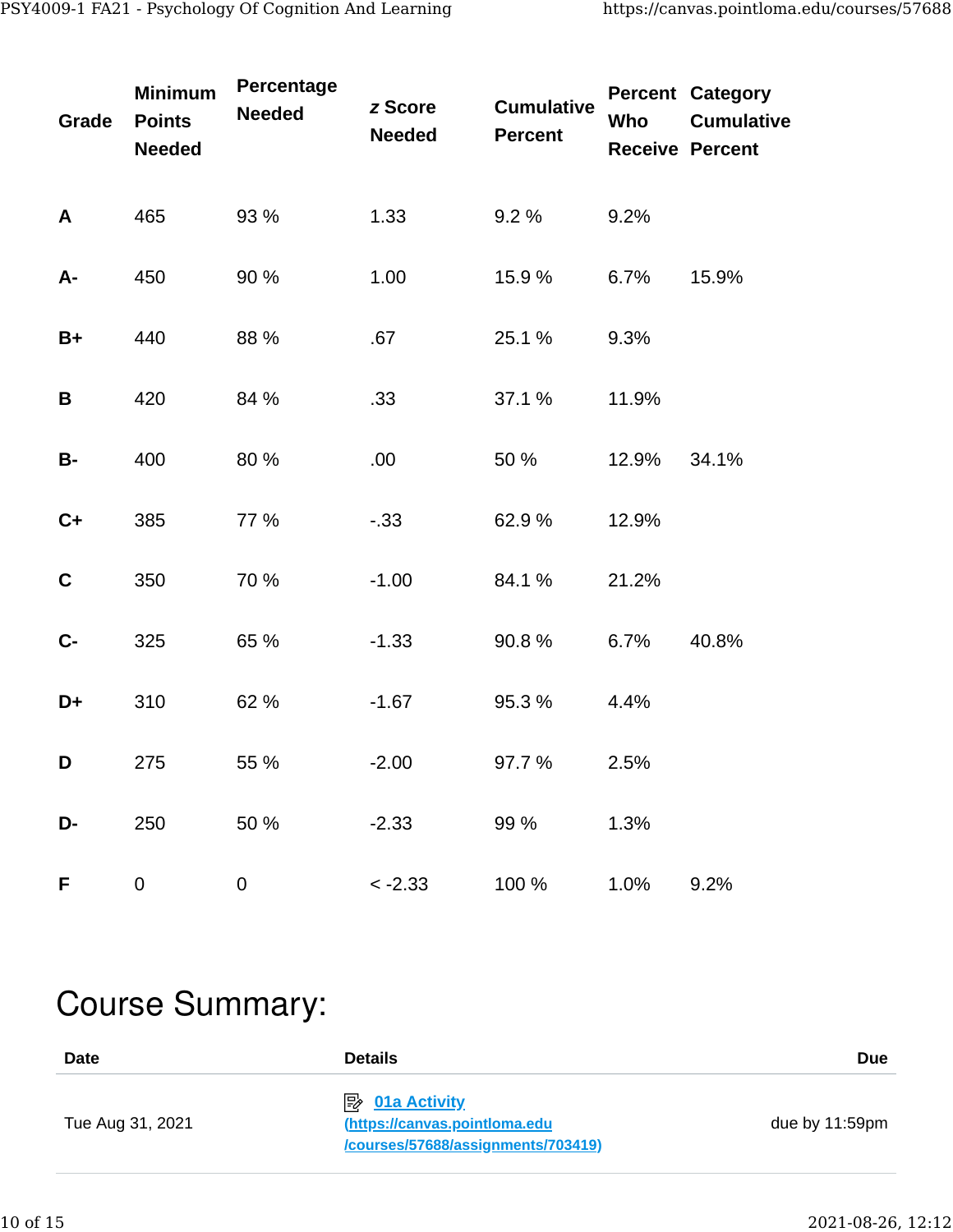| Date             | <b>Details</b>                                                                                             | <b>Due</b>     |
|------------------|------------------------------------------------------------------------------------------------------------|----------------|
| Wed Sep 1, 2021  | $\mathbb{R}$ 01b Activity<br>(https://canvas.pointloma.edu<br>/courses/57688/assignments/703420)           | due by 11:59pm |
| Fri Sep 3, 2021  | $\Rightarrow$ 01c Activity<br>(https://canvas.pointloma.edu<br>/courses/57688/assignments/703421)          | due by 11:59pm |
| Wed Sep 8, 2021  | $\mathbb{R}$ 02a Activity<br>(https://canvas.pointloma.edu<br>/courses/57688/assignments/703422)           | due by 11:59pm |
| Fri Sep 10, 2021 | <i><b>E</b></i> <u>02b Activity</u><br>(https://canvas.pointloma.edu<br>/courses/57688/assignments/703423) | due by 11:59pm |
| Mon Sep 13, 2021 | <i><b>B</b></i> <u>02c Activity</u><br>(https://canvas.pointloma.edu<br>/courses/57688/assignments/703424) | due by 11:59pm |
| Wed Sep 15, 2021 | <b>03a Activity</b><br>吟<br>(https://canvas.pointloma.edu<br>/courses/57688/assignments/703425)            | due by 11:59pm |
| Fri Sep 17, 2021 | 眕<br><b>03b Activity</b><br>(https://canvas.pointloma.edu<br>courses/57688/assignments/703426)             | due by 11:59pm |
| Mon Sep 20, 2021 | $\mathbb{R}$ 03c Activity<br>(https://canvas.pointloma.edu<br>/courses/57688/assignments/703427)           | due by 11:59pm |
| Wed Sep 22, 2021 | 吟<br><b>04a Activity</b><br>(https://canvas.pointloma.edu<br>/courses/57688/assignments/703428)            | due by 11:59pm |
| Fri Sep 24, 2021 | 04b Activity<br>駗<br>(https://canvas.pointloma.edu<br>/courses/57688/assignments/703429)                   | due by 11:59pm |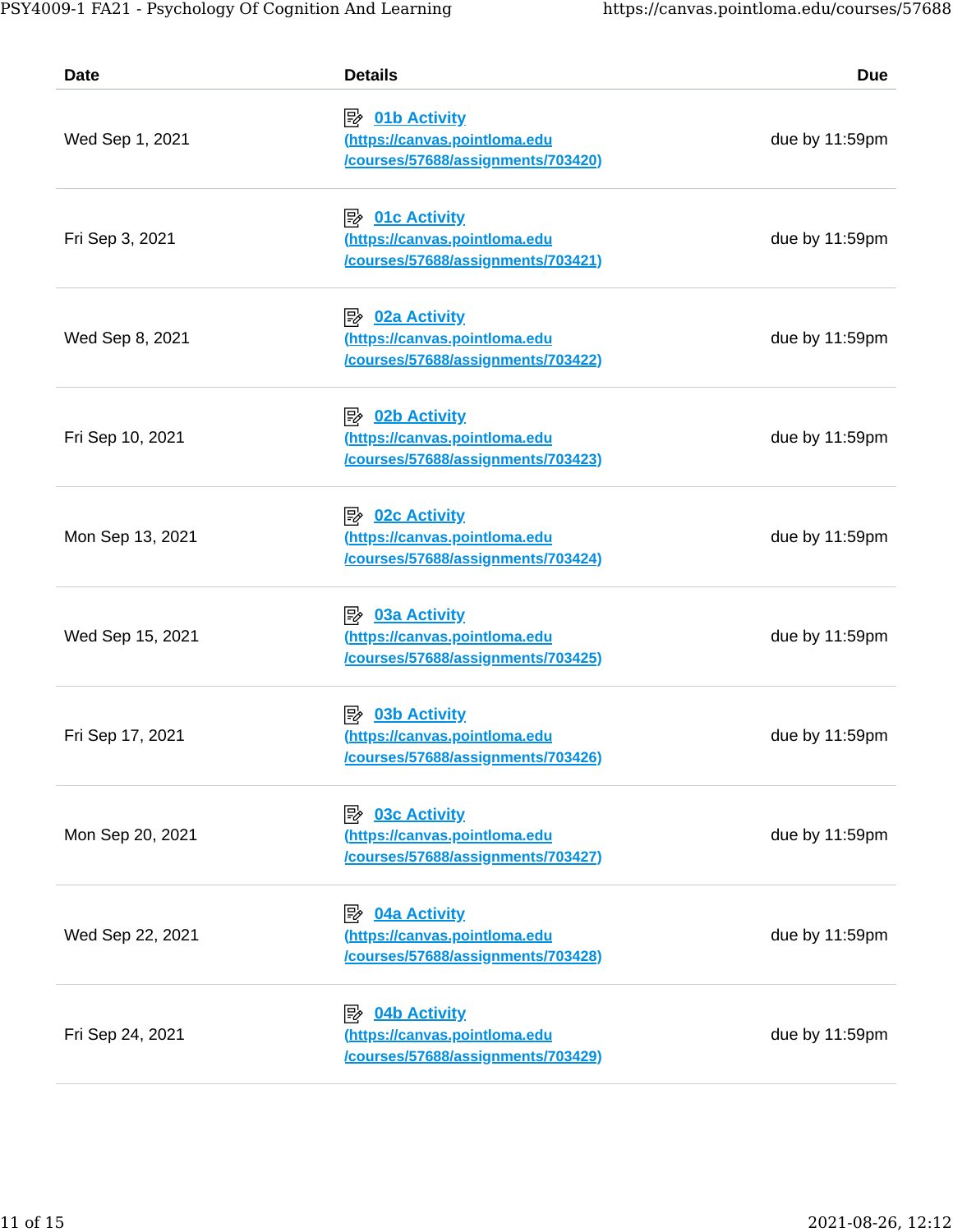| <b>Date</b>      | <b>Details</b>                                                                                                                          | <b>Due</b>     |
|------------------|-----------------------------------------------------------------------------------------------------------------------------------------|----------------|
| Mon Sep 27, 2021 | <b><i>E</i></b> <u>D4c Activity</u><br>(https://canvas.pointloma.edu<br>/courses/57688/assignments/703430)                              | due by 11:59pm |
| Wed Sep 29, 2021 | <u>≫ 05a Activity: Learning</u><br><b>Capstone, Part 1</b><br>(https://canvas.pointloma.edu<br>/courses/57688/assignments/703431)       | due by 11:59pm |
| Fri Oct 1, 2021  | <u>≫ 05b Activity: Learning</u><br><b>Capstone, Part 2</b><br>(https://canvas.pointloma.edu<br>/courses/57688/assignments/703432)       | due by 11:59pm |
| Mon Oct 4, 2021  | <u> <i>D</i>5c Activity: Learning</u><br><b>Capstone, Part 3</b><br>(https://canvas.pointloma.edu<br>/courses/57688/assignments/703433) | due by 11:59pm |
| Wed Oct 6, 2021  | <b>06a Activity</b><br>吟<br>(https://canvas.pointloma.edu<br>/courses/57688/assignments/703434)                                         | due by 11:59pm |
| Fri Oct 8, 2021  | 國<br><b>06b Activity</b><br>(https://canvas.pointloma.edu<br>/courses/57688/assignments/703435)                                         | due by 11:59pm |
| Mon Oct 11, 2021 | <b>06c Activity</b><br>眇<br>(https://canvas.pointloma.edu<br>/courses/57688/assignments/703436)                                         | due by 11:59pm |
| Wed Oct 13, 2021 | <i><b>B</b></i> 07a Activity<br>(https://canvas.pointloma.edu<br>/courses/57688/assignments/703437)                                     | due by 11:59pm |
| Fri Oct 15, 2021 | <b><i><u>② 07b Activity</u></i></b><br>(https://canvas.pointloma.edu<br>/courses/57688/assignments/703438)                              | due by 11:59pm |
| Mon Oct 18, 2021 | <b>07c Activity</b><br>吟<br>(https://canvas.pointloma.edu<br>/courses/57688/assignments/703439)                                         | due by 11:59pm |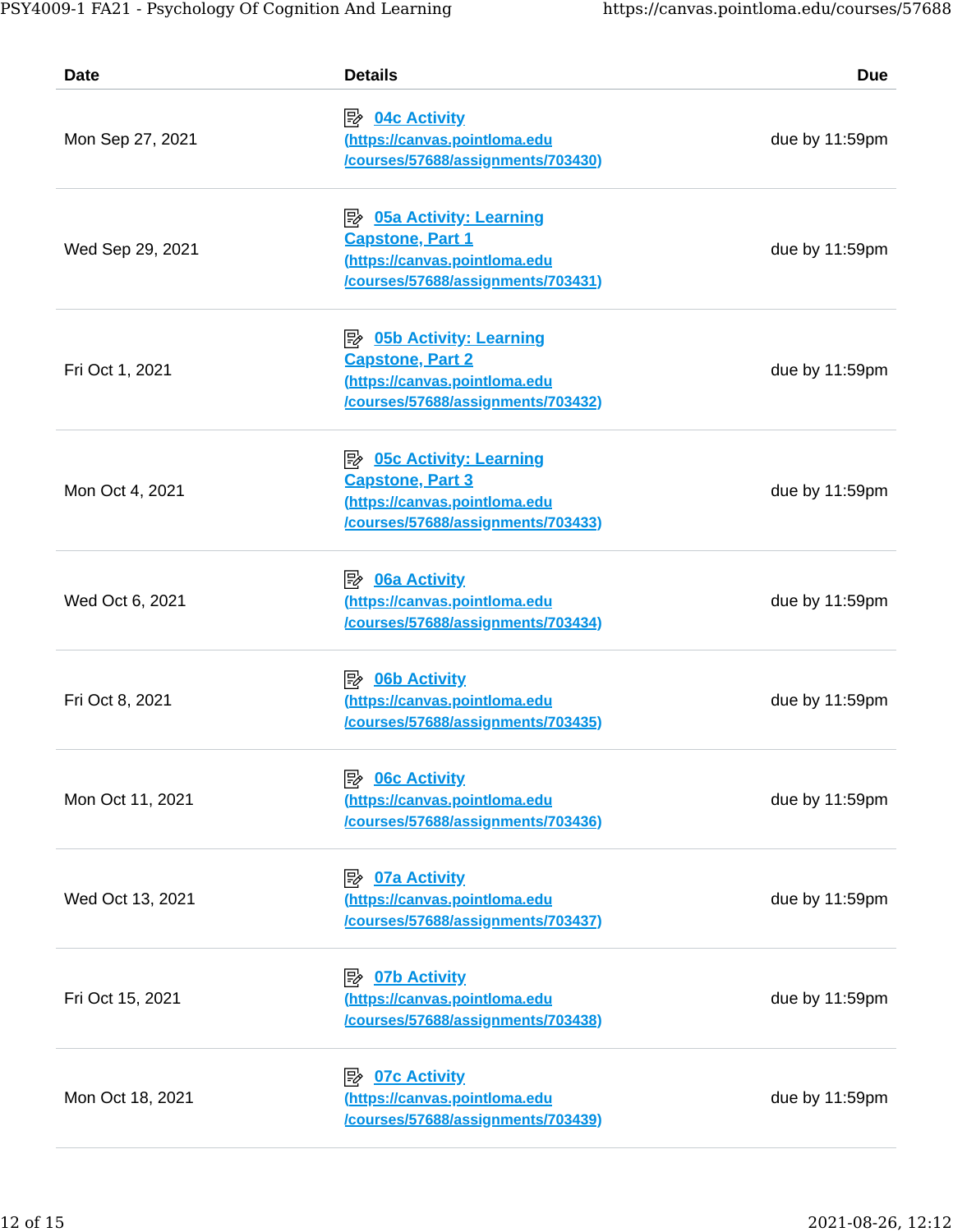| Date             | <b>Details</b>                                                                                                                        | <b>Due</b>     |
|------------------|---------------------------------------------------------------------------------------------------------------------------------------|----------------|
| Wed Oct 20, 2021 | <b>D8a Activity</b><br>(https://canvas.pointloma.edu<br>/courses/57688/assignments/703440)                                            | due by 11:59pm |
| Mon Oct 25, 2021 | $\Rightarrow$ 08b Activity<br>(https://canvas.pointloma.edu<br>/courses/57688/assignments/703441)                                     | due by 11:59pm |
| Wed Oct 27, 2021 | 吟<br><b>08c Activity</b><br>(https://canvas.pointloma.edu<br>/courses/57688/assignments/703442)                                       | due by 11:59pm |
| Fri Oct 29, 2021 | $\mathbb{R}$ 09a Activity<br>(https://canvas.pointloma.edu<br>/courses/57688/assignments/703443)                                      | due by 11:59pm |
| Mon Nov 1, 2021  | <u> 图 09b Activity</u><br>(https://canvas.pointloma.edu<br>/courses/57688/assignments/703444)                                         | due by 11:59pm |
| Wed Nov 3, 2021  | 吟<br><b>09c Activity</b><br>(https://canvas.pointloma.edu<br>/courses/57688/assignments/703445)                                       | due by 11:59pm |
| Fri Nov 5, 2021  | <b>10a Activity: Cognition</b><br>眕<br><b>Capstone, Part 1</b><br>(https://canvas.pointloma.edu<br>/courses/57688/assignments/703446) | due by 11:59pm |
| Mon Nov 8, 2021  | 歐<br><b>10b Activity: Cognition</b><br><b>Capstone, Part 2</b><br>(https://canvas.pointloma.edu<br>/courses/57688/assignments/703447) | due by 11:59pm |
| Wed Nov 10, 2021 | <b>10c Activity: Cognition</b><br>⊯<br><b>Capstone, Part 3</b><br>(https://canvas.pointloma.edu<br>/courses/57688/assignments/703448) | due by 11:59pm |
| Fri Nov 12, 2021 | 眕<br>11a Activity<br>(https://canvas.pointloma.edu<br>/courses/57688/assignments/703449)                                              | due by 11:59pm |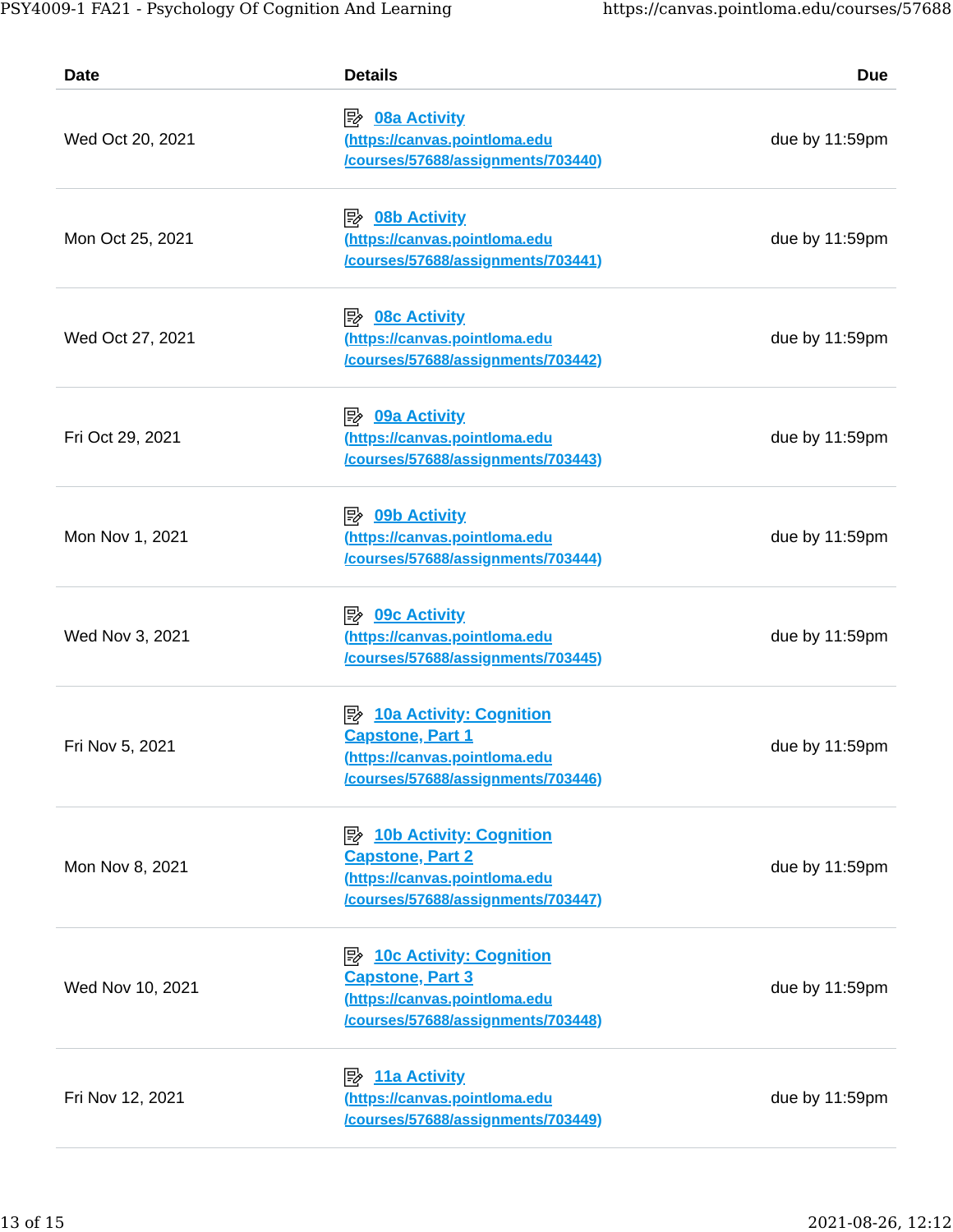| <b>Date</b>      | <b>Details</b>                                                                                    | <b>Due</b>     |
|------------------|---------------------------------------------------------------------------------------------------|----------------|
| Mon Nov 15, 2021 | $\Rightarrow$ 11b Activity<br>(https://canvas.pointloma.edu<br>/courses/57688/assignments/703450) | due by 11:59pm |
| Wed Nov 17, 2021 | $\mathbb{R}$ 11c Activity<br>(https://canvas.pointloma.edu<br>/courses/57688/assignments/703451)  | due by 11:59pm |
| Fri Nov 19, 2021 | <b>12a Activity</b><br>吟<br>(https://canvas.pointloma.edu<br>/courses/57688/assignments/703452)   | due by 11:59pm |
| Mon Nov 22, 2021 | $\mathbb{R}$ 12b Activity<br>(https://canvas.pointloma.edu<br>/courses/57688/assignments/703453)  | due by 11:59pm |
| Mon Nov 29, 2021 | $\mathbb{R}$ 12c Activity<br>(https://canvas.pointloma.edu<br>/courses/57688/assignments/703454)  | due by 11:59pm |
| Wed Dec 1, 2021  | $\Rightarrow$ 13a Activity<br>(https://canvas.pointloma.edu<br>/courses/57688/assignments/703455) | due by 11:59pm |
| Fri Dec 3, 2021  | <b>13b Activity</b><br>(https://canvas.pointloma.edu<br>/courses/57688/assignments/703456)        | due by 11:59pm |
| Mon Dec 6, 2021  | 歐<br><b>13c Activity</b><br>(https://canvas.pointloma.edu<br>/courses/57688/assignments/703457)   | due by 11:59pm |
| Wed Dec 8, 2021  | $\mathbb{R}$ 14a Activity<br>(https://canvas.pointloma.edu<br>/courses/57688/assignments/703458)  | due by 11:59pm |
| Fri Dec 10, 2021 | <b>14b Activity</b><br>吟<br>(https://canvas.pointloma.edu<br>/courses/57688/assignments/703459)   | due by 11:59pm |